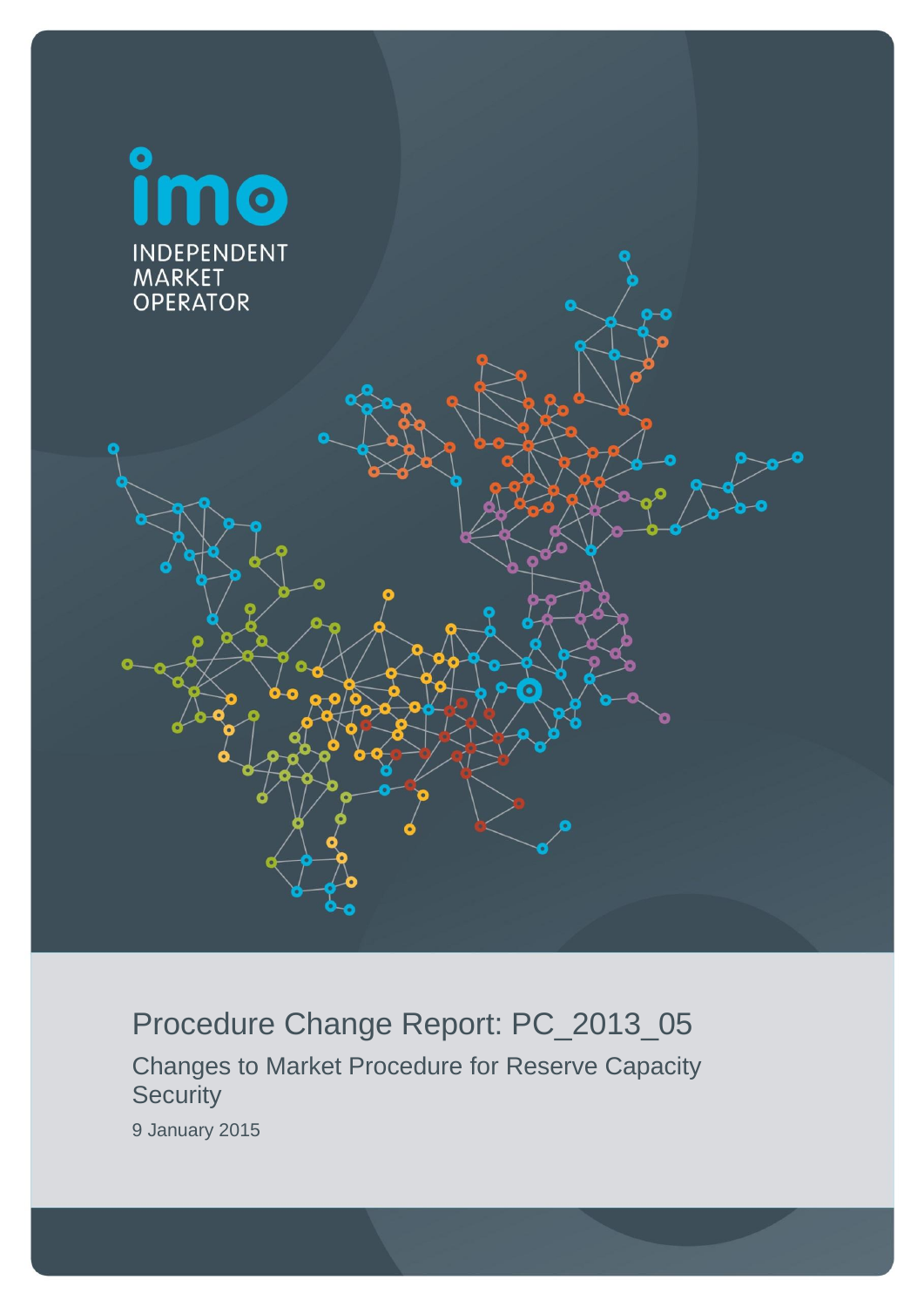# <span id="page-1-0"></span>**Executive summary**

#### **Proposed amendments**

The IMO proposed amendments to the Market Procedure: Reserve Capacity Security (Market Procedure) to ensure consistency with the Amending Rules in the Rule Change Proposal: Prudential Requirements (RC\_2012\_23) that commenced on 1 May 2014.

The key areas of the Market Procedure that the IMO proposed to amend are related to:

- Reserve Capacity Security arrangements outlined in sections 5, 6 and 7 of the Market Procedure where additional detail has been provided on the processes to be followed by Market Participants and the IMO to ensure that adequate Reserve Capacity Security is provided and maintained; and
- Acceptable Credit Criteria outlined in section 5.5 of the Market Procedure where the IMO has retained a high-level description of the obligation and required Market Participants and the IMO to follow relevant obligations outlined in the Market Procedure: Prudential Requirements.

The IMO also reflected the latest IMO format and style in the Market Procedure to improve the overall readability and usability of the document.

#### **Consultation**

The IMO presented the proposed amended Market Procedure to the IMO Procedure Change and Development Working Group at its 1 May 2014 meeting. Some suggestions were received to provide further clarity on the obligations related to Acceptable Credit Criteria and the definition of Commercial Operation. The IMO included these suggestions and process flowcharts (provided separately in hardcopy at the meeting) in the revised proposed amended Market Procedure and submitted it into the formal Procedure Change Process on 14 July 2014.

The consultation period was held between 15 July and 11 August 2014. A submission was received from Community Electricity which supported the proposed amendments on the grounds that it clarified and updated existing processes to reflect recent amendments to the Wholesale Electricity Market Rules (Market Rules) thereby improving the overall integrity of the market.

Following the close of the consultation period, the IMO identified that section 8.3 of the proposed amended Market Procedure would benefit from further clarification on the determination of the Required Level as outlined under clause 4.11.3B of the Market Rules and the adjusted Required Level that must be achieved under clauses 4.13.10(a) and 4.13.13(a) of the Market Rules for the purpose of return of Reserve Capacity Security. Therefore, on 30 October 2014 the IMO published a call for further consultation for 20 Business Days on these proposed further amendments.

The further consultation period was held between 31 October and 27 November 2014. No formal submissions were received during this period. An informal submission was received from Community Electricity supporting the proposed further amendments on the

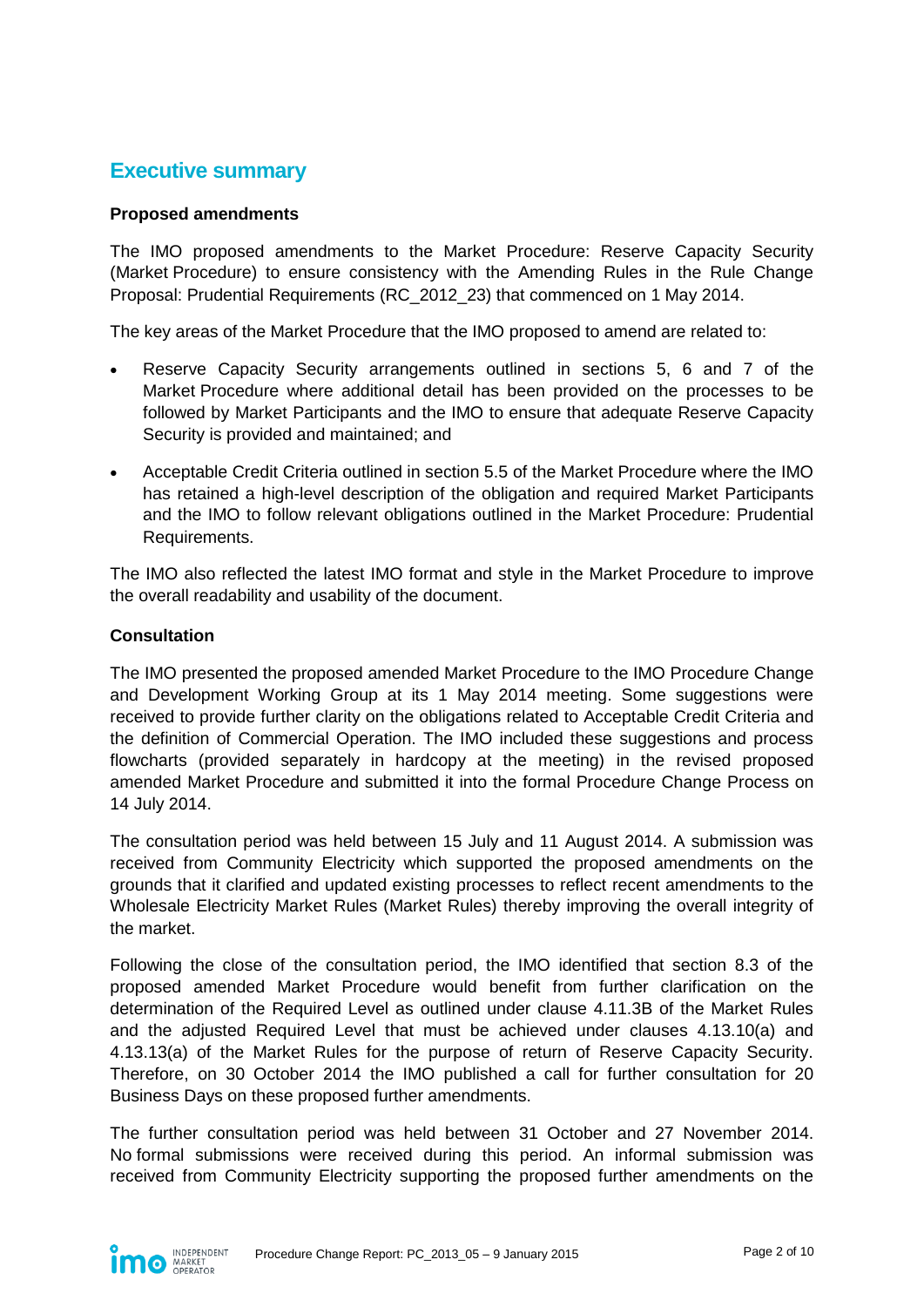grounds that they corrected a manifest error and improved the clarity of the Market Procedure.

#### **The IMO's assessment of the proposal**

The IMO considers that, overall, the proposed amended Market Procedure is consistent with the Wholesale Market Objectives and the Market Rules because it supports the operation of the Market Rules as amended by RC\_2012\_23. Additionally, it clarifies and documents current obligations and processes thereby improving transparency in the market.

The IMO does not consider that there are any issues related to practicality of implementation because the proposed amendments support the current operation of the Market Rules and do not change the intended meaning of the Market Rules. Additionally, no Market Participant identified any issues in relation to the practicality of implementation of the proposed amended Market Procedure during either consultation period.

#### **The IMO's decision**

The IMO's decision is to accept the Market Procedure as amended following the further consultation period. The IMO has made additional minor changes to the Market Procedure as proposed in the Procedure Change Proposal to improve the overall integrity of the Market Procedure.

#### **Next steps**

The amended Market Procedure is proposed to commence at **8:00 AM** on **19 January 2015**.

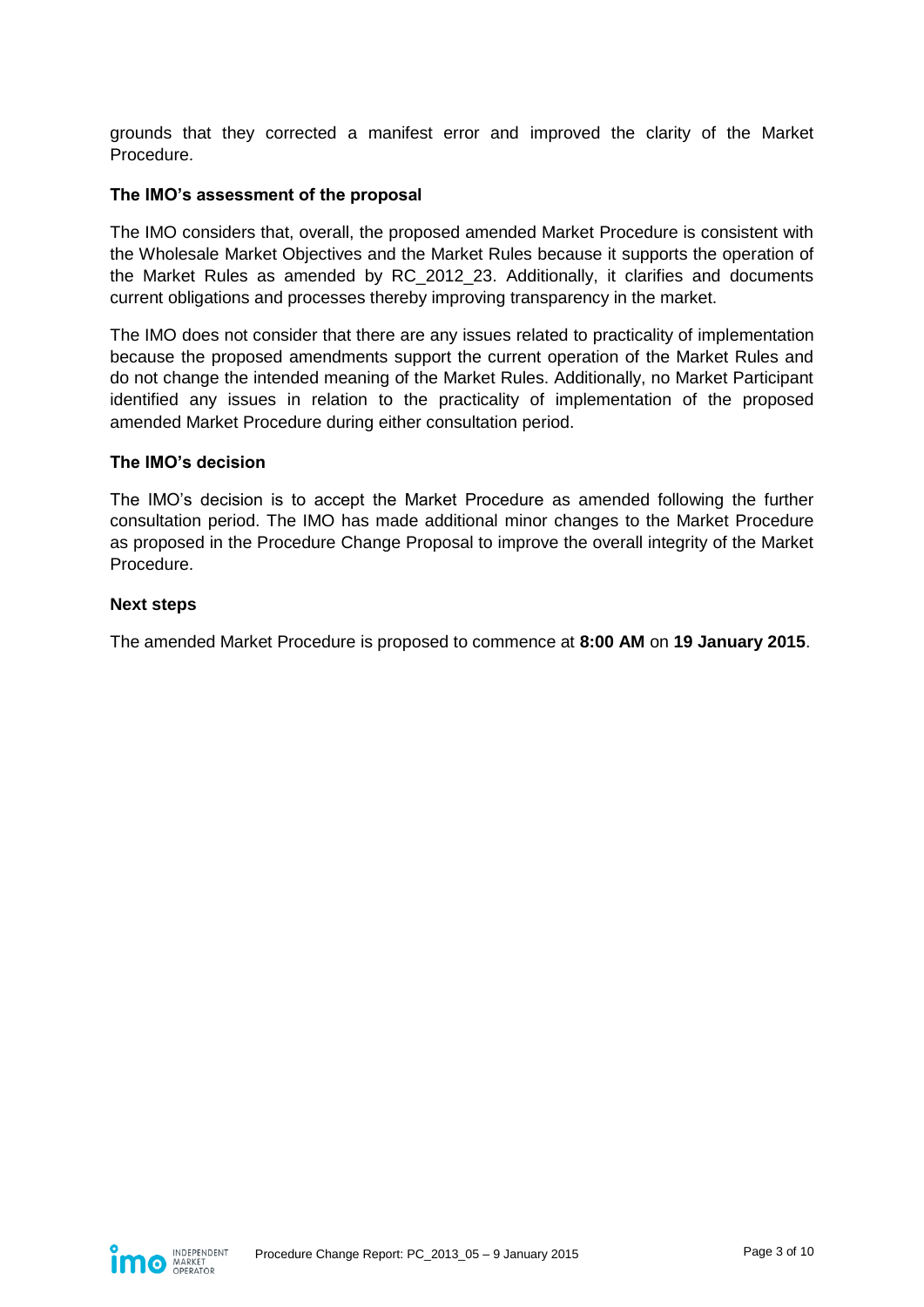# **Contents**

| 1. |     |  |  |
|----|-----|--|--|
| 2. |     |  |  |
|    | 2.1 |  |  |
| 3. |     |  |  |
|    | 3.1 |  |  |
|    | 3.2 |  |  |
|    | 3.3 |  |  |
|    | 3.4 |  |  |
| 4. |     |  |  |
|    | 4.1 |  |  |
|    | 4.2 |  |  |
|    | 4.3 |  |  |
|    | 4.4 |  |  |
| 5. |     |  |  |
| 6. |     |  |  |
|    | 6.1 |  |  |
|    | 6.2 |  |  |

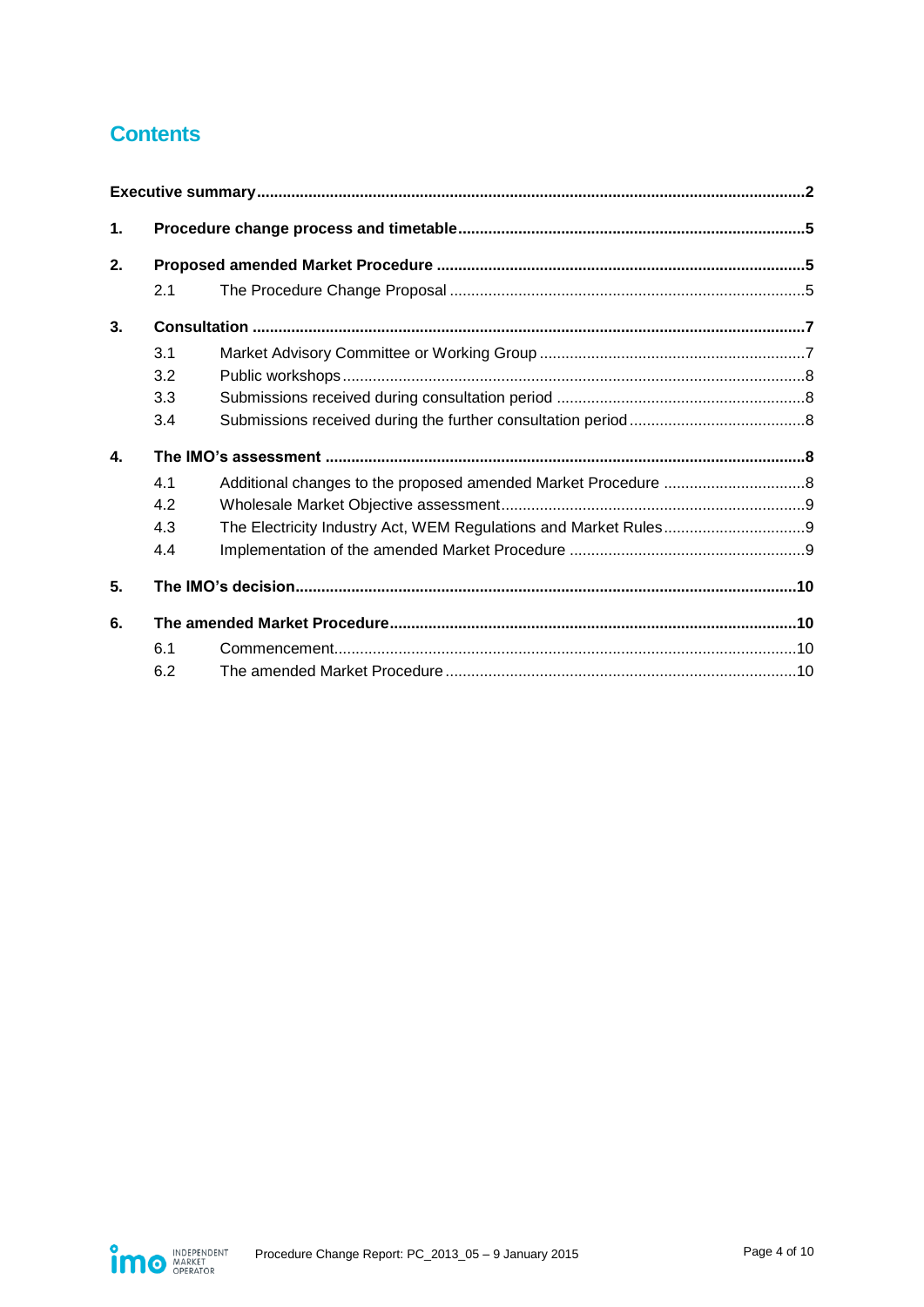# <span id="page-4-0"></span>**1. Procedure change process and timetable**

On 14 July 2014, the IMO submitted a Procedure Change Proposal regarding changes to the Market Procedure: Reserve Capacity Security (PC 2013 05).

This proposal is being processed using the Procedure Change Process, described under clause 2.10 of the Wholesale Electricity Market (WEM) Rules (Market Rules).

The key dates in processing this Procedure Change Proposal are:



# <span id="page-4-1"></span>**2. Proposed amended Market Procedure**

#### <span id="page-4-2"></span>**2.1 The Procedure Change Proposal**

The IMO developed the Rule Change Proposal: Prudential Requirements  $(RC_2012_23^1)$ where certain amendments were proposed to clauses 4.13.1, 4.13.2C, 4.13.3, 4.13.4 and 4.13.5 of the Market Rules that outline the obligations for Market Participants and the IMO with respect to the provision, maintenance and replacement of Reserve Capacity Security. The IMO developed this Procedure Change Proposal to propose amendments to the Market Procedure: Reserve Capacity Security (Market Procedure) to ensure consistency with the Amending Rules in RC\_2012\_23 that commenced on 1 May 2014.

The Market Procedure provides further detail on issues related to the:

- (a) determination and notification of the requirement for Reserve Capacity Security;
- (b) arrangements for Market Participant's to provide Reserve Capacity Security:
- (c) assessing Reserve Capacity Security arrangements;
- (d) maintenance and replacement of Reserve Capacity Security;
- (e) conditions that must be fulfilled for the return of Reserve Capacity Security; and
- (f) application of monies drawn upon from Reserve Capacity Security.

Available on the Market Web Site[: http://www.imowa.com.au/RC\\_2012\\_23.](http://www.imowa.com.au/RC_2012_23)

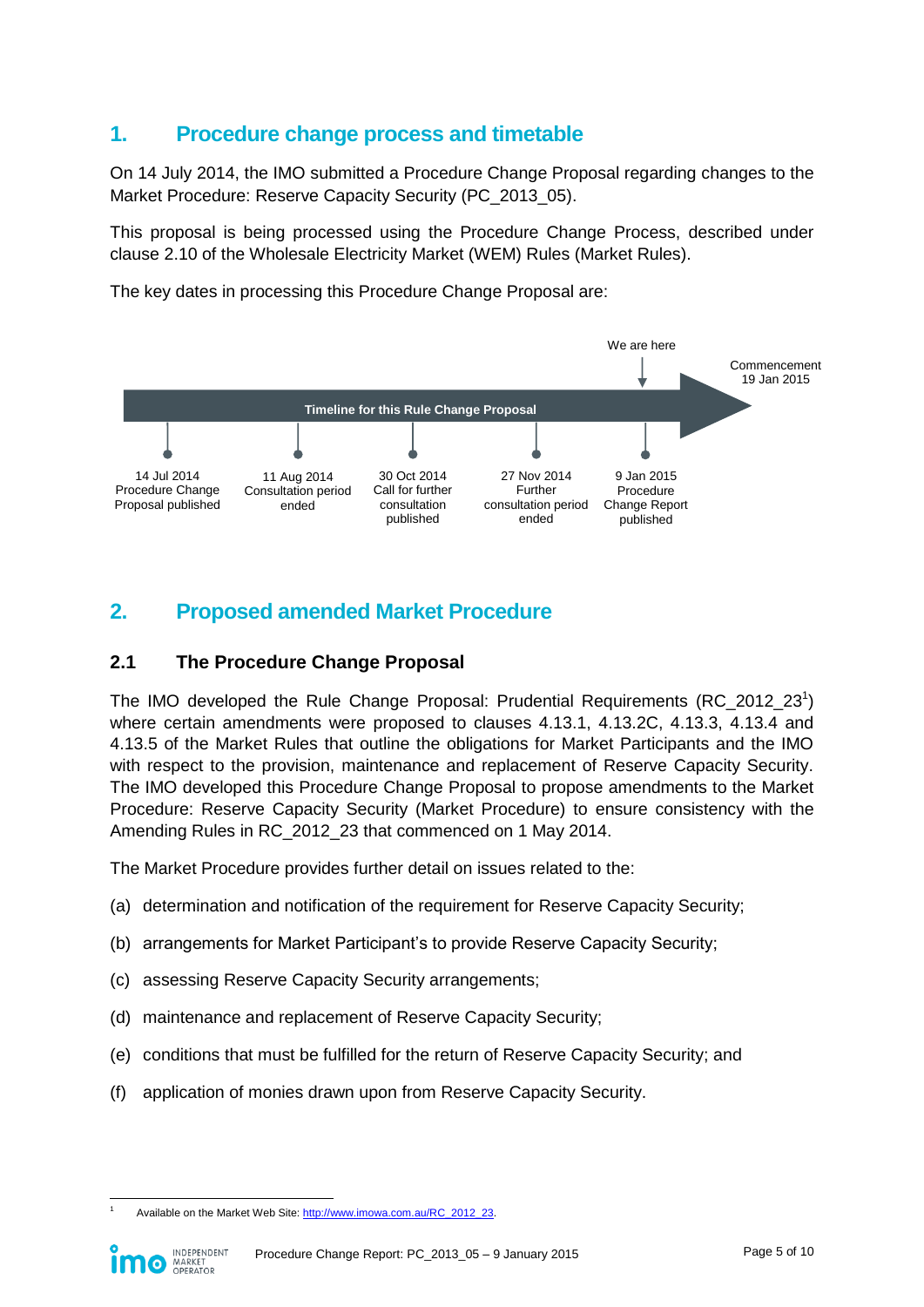The key areas of the Market Procedure that the IMO proposed to amend are discussed below.

#### **Reserve Capacity Security arrangements**

In RC\_2012\_23, the IMO proposed amendments to clauses 4.13.1, 4.13.2C, 4.13.3, 4.13.4 and 4.13.5 of the Market Rules to:

- provide greater clarity to Market Participants with respect to their obligations to provide and maintain the required amount of Reserve Capacity Security; and
- retain the principles in the Market Rules and move the prescriptive detail in relation to timelines for providing Reserve Capacity Security and circumstances which may necessitate replacement Reserve Capacity Security, into the Market Procedure.

As a result, the IMO proposed to amend sections 5, 6 and 7 of the Market Procedure to provide further detail in relation to the processes to be followed by Market Participants and the IMO to ensure that adequate Reserve Capacity Security is provided and maintained.

It should be noted that the procedure steps related to Reserve Capacity Security arrangements are similar to those related to Credit Support arrangements contained in the Market Procedure: Prudential Requirements<sup>2</sup>. To the extent the steps are similar between this Market Procedure and the Market Procedure: Prudential Requirements, the IMO has used consistent language throughout both Market Procedures.

#### **Acceptable Credit Criteria**

The IMO amended certain obligations related to Acceptable Credit Criteria in step 4.1 of the Market Procedure: Prudential Requirements.

As obligations related to Acceptable Credit Criteria are the same for Reserve Capacity Security arrangements, the IMO proposed to amend section 5.5 of this proposed amended Market Procedure to require Market Participants to follow the obligations outlined in step 4.1 of the Market Procedure: Prudential Requirements.

Further, the IMO proposed to reduce the detail provided in relation to its obligations to publish and maintain the list of entities meeting the Acceptable Credit Criteria (as outlined in clauses 2.38.7, 2.38.8 and 2.38.9 of the Market Rules) in this proposed amended Market Procedure. The IMO noted that these obligations are appropriately addressed in step 4.2 of the Market Procedure: Prudential Requirements. The IMO considered that reiterating those obligations in this Market Procedure is unnecessary, and as the process is reviewed and amended, inconsistencies may develop between the two Market Procedures. The IMO therefore retained a high-level description of the obligation in this Market Procedure, and linked steps 5.5.4 and 5.5.5 to step 4.2 of the Market Procedure: Prudential Requirements.

#### **Other amendments**

The IMO also took the opportunity to update this Market Procedure to:

- (a) improve its readability and usability;
- (b) include Market Rule references where relevant; and

 $\overline{a}$ 2 The revised amended Market Procedure: Prudential Requirements resulting from the Procedure Change Proposal (PC\_2013\_04) commenced on 1 May 2014, together with the Amending Rules in the Rule Change Proposal: Prudential Requirements (RC\_2012\_23).

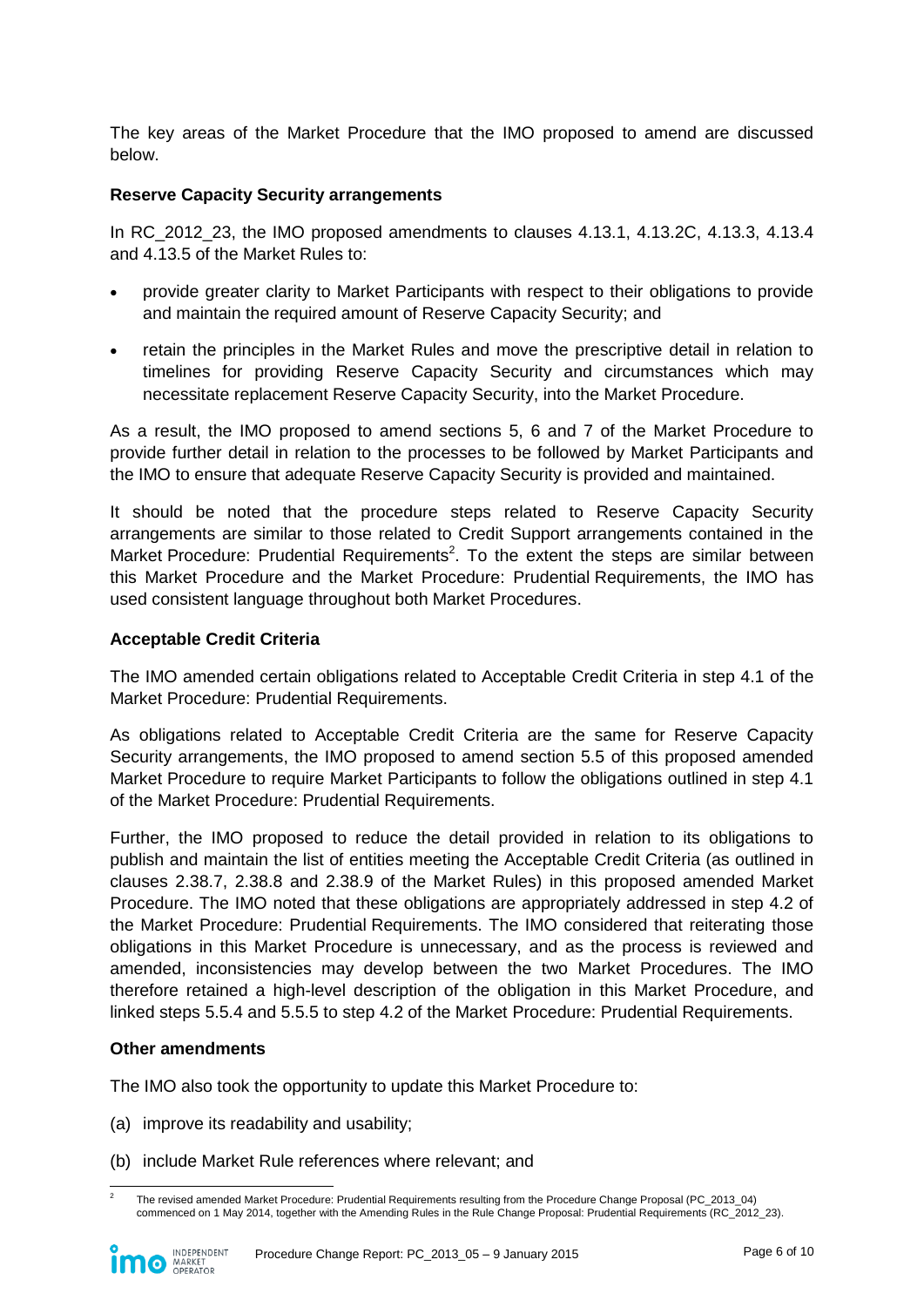(c) reflect the latest IMO format and style.

For full details of the Procedure Change Proposal please refer to the Market Web Site: [http://www.imowa.com.au/PC\\_2013\\_05.](http://www.imowa.com.au/PC_2013_05)

During consultation on the Procedure Change Proposal, the IMO also proposed changes to section 8.3 of the Market Procedure. On 30 October 2014, the IMO requested further submissions on these additional changes. The Call for Submissions is available on the Market Web Site: [http://www.imowa.com.au/PC\\_2013\\_05](http://www.imowa.com.au/PC_2013_05) and further information is provided in section 3.4 below.

# <span id="page-6-0"></span>**3. Consultation**

#### <span id="page-6-1"></span>**3.1 Market Advisory Committee or Working Group**

Under clause 2.3.17(a) of the Market Rules, the Market Advisory Committee (MAC) has delegated the consideration of IMO Procedure Change Proposals to the IMO Procedure Change and Development Working Group (IMOPWG).

The IMO presented the proposed amended Market Procedure to the IMOPWG at the 1 May 2014 meeting. The following comments were made:

- Mr John Rhodes noted that the head of power clauses that provide for the IMO's obligations to maintain and publish the list of entities meeting the Acceptable Credit Criteria were similar in both the Prudential Requirements section and the Reserve Capacity Security section of the Market Rules. He therefore considered it appropriate to include these obligations in both Market Procedures to the extent possible. The IMO agreed to review the head of power clauses and amending the proposed amended Market Procedure accordingly.
- Mr Rhodes also noted that clarity would be improved by adding a cross-reference to the determination of Commercial Operation in steps 8.1.1(b) and 8.2.1(b) of the proposed amended Market Procedure.
- Mr John Nguyen queried certain operational matters in relation to the requirement for Reserve Capacity Security.

At this meeting, the IMO also circulated the process flowcharts accompanying the relevant sections of the proposed amended Market Procedure. These flowcharts were subsequently included in the proposed amended Market Procedure before submitting it into the formal process.

In accordance with clauses 2.10.8 and 2.10.9 of the Market Rules, the IMO notified the MAC once the Procedure Change Proposal had been published and noted that it would convene a meeting of the MAC should two or more members request it. No MAC member contacted the IMO in this regard.

The minutes of the IMOPWG meeting held on 1 May 2014 are available on the Market Web Site: [http://www.imowa.com.au/IMO-Procedures-Working-Group.](http://www.imowa.com.au/IMO-Procedures-Working-Group)

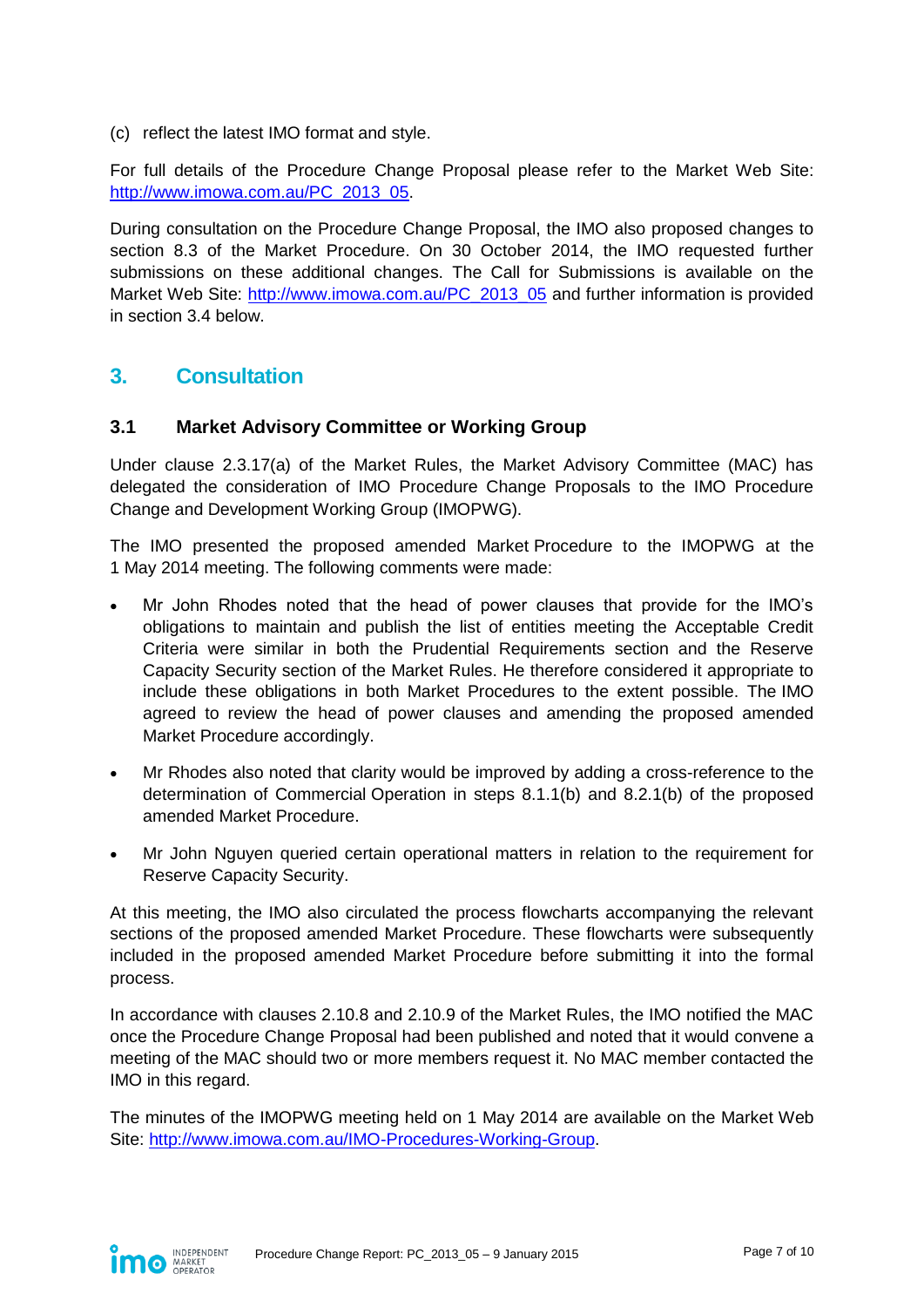# <span id="page-7-0"></span>**3.2 Public workshops**

No public workshop was held in regard to this Procedure Change Proposal.

### <span id="page-7-1"></span>**3.3 Submissions received during consultation period**

The consultation period for the proposed amended Market Procedure was held between 15 July and 11 August 2014. The IMO received a submission from Community Electricity.

Community Electricity supported the proposed amended Market Procedure on the grounds that it clarified and updated existing processes to reflect recent rule changes thereby improving the overall integrity of the WEM.

A copy of the submission in full received during the consultation period is available on the Market Web Site: [http://www.imowa.com.au/PC\\_2013\\_05.](http://www.imowa.com.au/PC_2013_05)

#### <span id="page-7-2"></span>**3.4 Submissions received during the further consultation period**

Following the close of the public consultation period, the IMO identified that section 8.3 of the proposed amended Market Procedure would benefit from further clarification on the determination of the Required Level as outlined under clause 4.11.3B of the Market Rules and the adjusted Required Level that must be achieved under clauses 4.13.10(a) and 4.13.13(a) of the Market Rules for the purpose of return of Reserve Capacity Security. Therefore, the IMO published a call for further consultation on these proposed further amendments on 30 October 2014.

The further consultation period was held between 31 October and 27 November 2014. No formal submissions were received during this period. An informal submission was received from Community Electricity supporting the proposed further amendments on the grounds that they corrected a manifest error and improved the clarity of the Market Procedure.

### <span id="page-7-3"></span>**4. The IMO's assessment**

In determining whether to accept the Procedure Change Proposal, the IMO has undertaken an assessment in light of clause 2.9.3(a) of the Market Rules which requires Market Procedures to be:

- developed, amended or replaced in accordance with the process in the Market Rules;
- consistent with the Wholesale Market Objectives; and
- consistent with the Electricity Industry Act, Electricity Industry (Wholesale Electricity Market) Regulations (WEM Regulations) and Market Rules.

#### <span id="page-7-4"></span>**4.1 Further changes to the proposed amended Market Procedure**

Following the close of the two consultation periods, the IMO has made the following minor changes to the proposed amended Market Procedure:

(a) included the proposed further amendments to Required Level formulae contained in the call for further consultation;

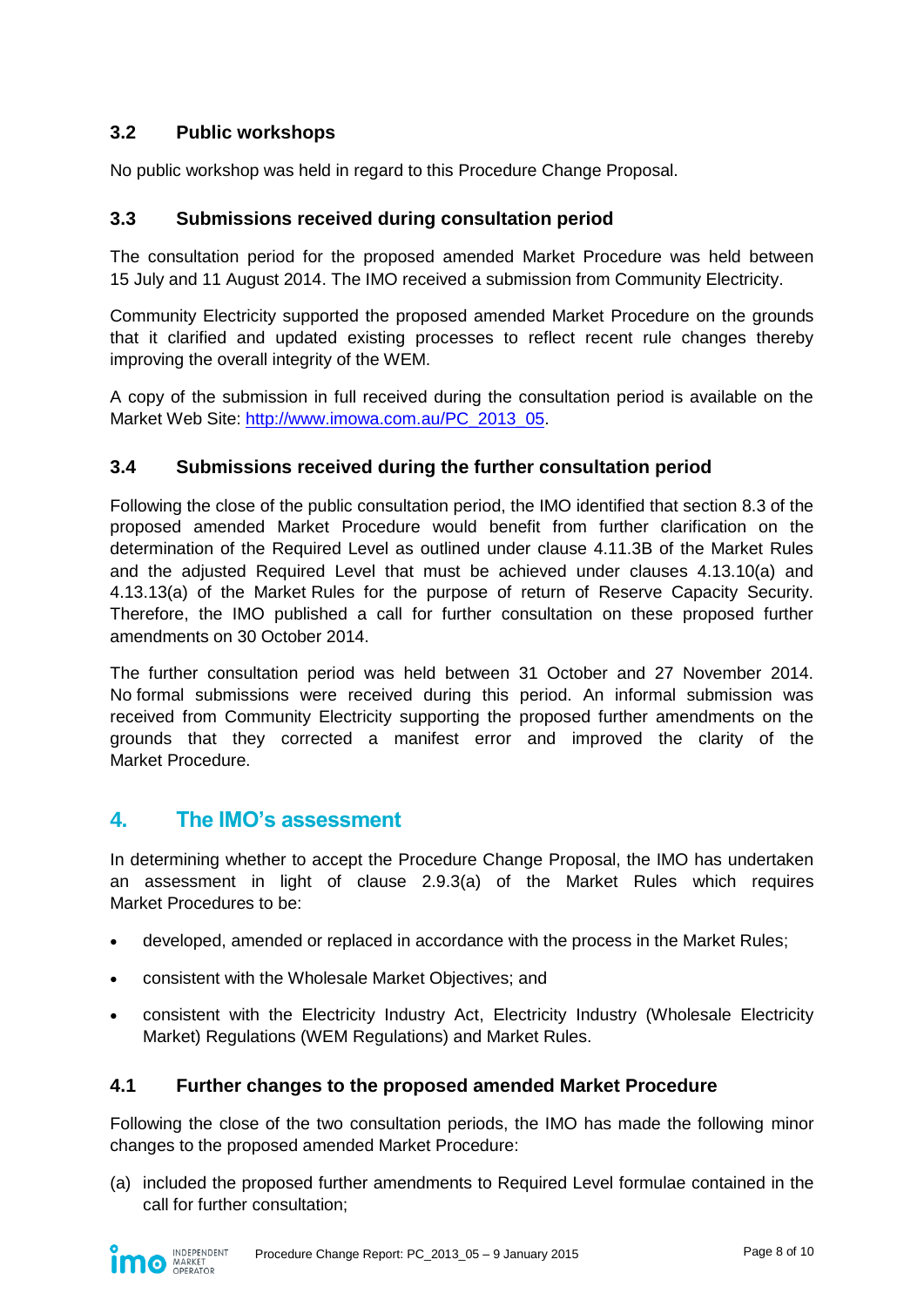- (b) corrected other minor typographical errors and included additional Market Rule references in the Market Procedure; and
- (c) reflected the latest IMO format and style.

#### <span id="page-8-0"></span>**4.2 Wholesale Market Objective assessment**

The IMO considers that the steps described in the proposed amended Market Procedure will facilitate the Reserve Capacity Security obligations as described in section 4.13 of the Market Rules, to be met by Market Participants and the IMO. Specifically, the IMO considers that the proposed amendments to the Market Procedure:

- (a) support the operation of the Amending Rules in RC\_2012\_23, which better achieve:
	- i. Wholesale Market Objective (a) *to promote the economically efficient, safe and reliable production and supply of electricity and electricity related services in the South West interconnected system* – by improving the management of timelines and processes around Credit Support and Reserve Capacity Security arrangements, thereby promoting overall financial security in the market; and
	- ii. Wholesale Market Objective (b) *to encourage competition among generators and retailers in the South West interconnected system, including by facilitating efficient entry of new competitors* – by increasing transparency of Market Participants' and the IMO's obligations, thereby reducing barriers to entry for new entrants in the market;
- (b) document the current process and obligations, thereby improving transparency of the Reserve Capacity Security process; and
- (c) enhance the overall readability and usability of the Market Procedure.

For these reasons, the IMO considers that the proposed amended Market Procedure, as a whole, is consistent with the Wholesale Market Objectives.

#### <span id="page-8-1"></span>**4.3 The Electricity Industry Act, WEM Regulations and Market Rules**

The IMO considers that the proposed amended Market Procedure is consistent, as a whole, with the Electricity Industry Act, WEM Regulations and Market Rules. The Market Procedure is drafted to support the operation of Reserve Capacity Security obligations by clearly documenting the processes to be followed by both Market Participants and the IMO to implement the principles outlined in section 4.13 of the Market Rules.

The IMO also considers that the Market Procedure is consistent with all other Market Procedures and in particular, has been drafted to maintain consistency with the Market Procedure: Prudential Requirements.

#### <span id="page-8-2"></span>**4.4 Implementation of the amended Market Procedure**

The IMO does not consider that there are any practicality issues with respect to the implementation of the Market Procedure because the proposed amendments support the current operation and do not change the intended meaning of the Market Rules. Additionally,